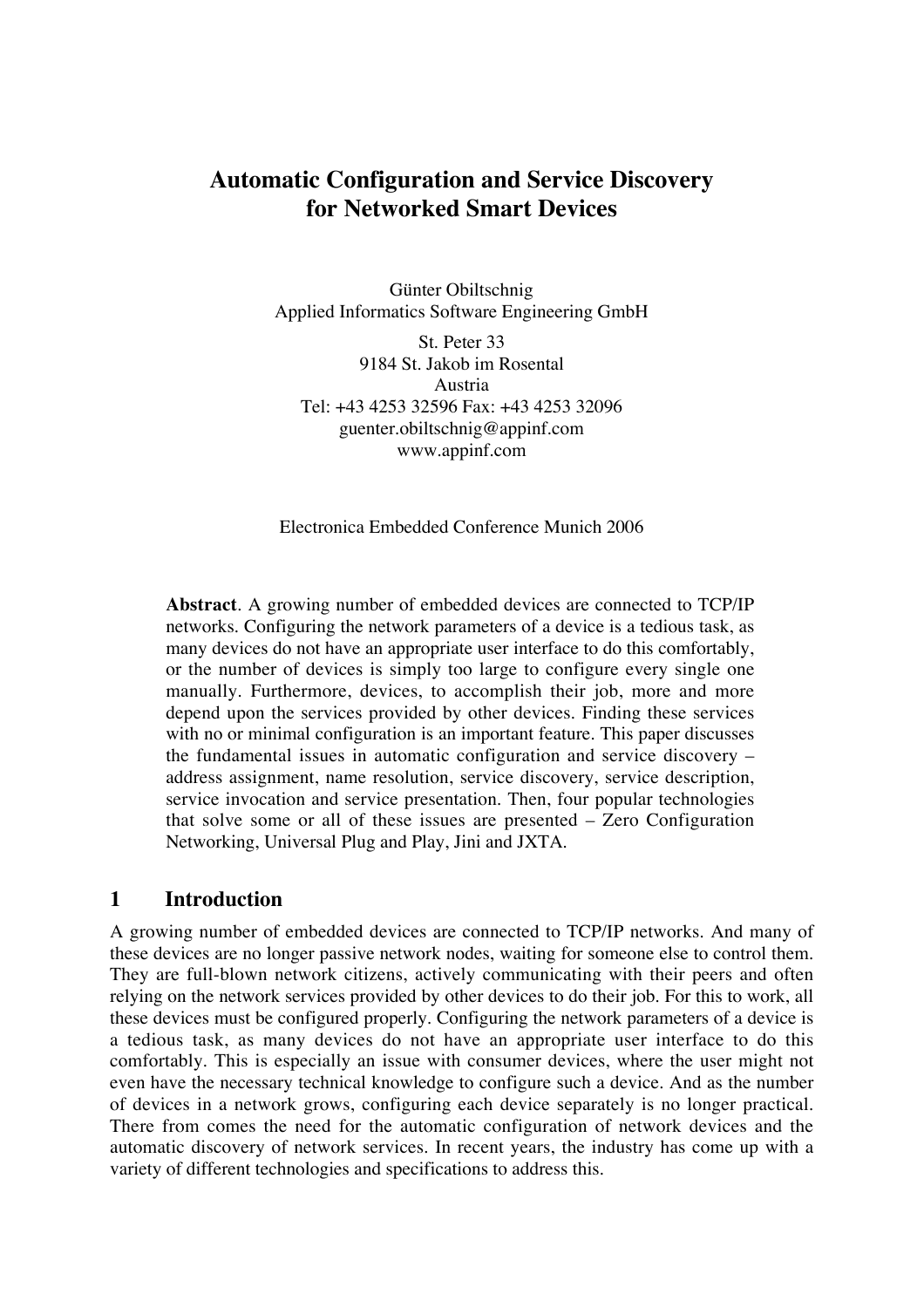# **2 Usage Scenarios**

The potential usage scenarios for automatic device configuration and service discovery are manifold and range from consumer electronics to industrial automation hardware. Following, a few examples are presented.

## **2.1 Network Printers**

Most of the network-capable printers available on the market today support Zero Configuration Networking (Zeroconf). This allows them to automatically announce their presence to the network. Given that Zeroconf-capable software is installed on a PC (e.g., Apple's Bonjour software), printers supporting Zeroconf are discovered automatically and ready for printing as soon as they are plugged into the network and powered on. No further configuration of IP addresses, etc. is required.

### **2.2 Home Audio/Video Devices**

Some of the never A/V receivers come with an Ethernet interface for connecting them to a home network. This makes it possible to stream music or video from a PC or media jukebox directly to the receiver, and even to control these media sources using the receiver's remote control. PCs and media servers must be able to advertise their media collections to the receiver, and the receiver must be able to control the playback on the media sources. Especially in such a setting it cannot be expected from the user that he configures IP addresses or sets up DHCP or DNS servers. The de-facto standard technology that makes all this work is Universal Plug and Play (UPnP).

#### **2.3 Home, Building and Industrial Automation**

Ethernet and TCP/IP are becoming increasingly popular in automation systems. These systems are often characterized by a large number of small devices talking to each other, or to one or more central servers. To make the life easier for maintenance technicians adding new devices to such an environment, new devices (e.g., sensors and actuators) should be automatically recognized by the system as soon as they are connected and powered up.

## **3 Fundamental Issues**

Generally, there are three fundamental issues that must be dealt with for the automatic discovery of network devices and services, and three more issues that must be dealt with for the actual invocation or use of the discovered services.

#### **3.1 Address Assignment**

Every device must be assigned a unique network address. In case of TCP/IP networks this can be done with the help of a DHCP (Dynamic Host Configuration Protocol<sup>1</sup>) server. Should, however, no DHCP server be available (for example, in typical home user networks), another way of assigning an IP addresses must be found. Apart from manual configuration, which is often undesirable, a method called APIPA (Automatic Private IP Addressing, or AutoIP for short) is used. In this case, a device's TCP/IP stack randomly chooses an IP address in the private (link-local) IP address range 169.254.0.0 to 169.254.255.255. To prevent two or more

<sup>|&</sup>lt;br>|<br>| <sup>1</sup> The DHCP protocol is described in RFC 2131 – Dynamic Host Configuration Protocol.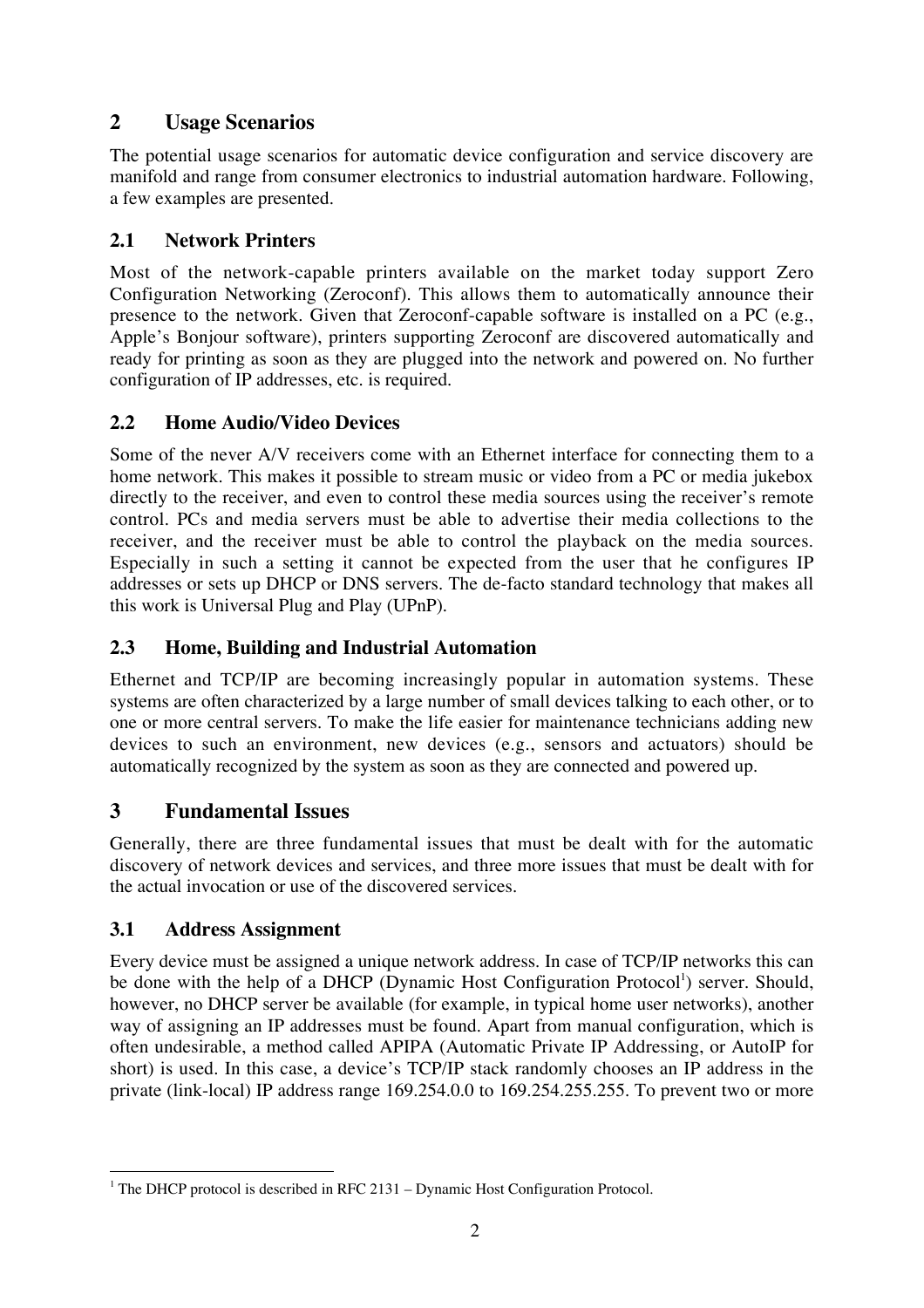devices from accidentally selecting the same address, each device must probe, using the ARP (Address Resolution Protocol<sup>2</sup>), whether the chosen address is available.<sup>3</sup>

#### **3.2 Name Resolution**

Whenever a user (or device) wants to access another device over the network, he usually wants to refer to the device by its name, not by its IP address. In a typical TCP/IP network, a DNS (Domain Name System<sup>4</sup>) server is used to map domain names to IP addresses. Again, if no DNS server is available, such as in a typical home network, another way of resolving names to IP addresses is required. Multicast DNS (mDNS), as used by Zeroconf, is such an alternative technology.

### **3.3 Service Discovery**

A user or device must be able to find a service provided by one or more devices in the network. The important part here is that the user (or device) usually does not care which device implements the service, as long as the service with specific properties is available and accessible. A typical example for service discovery is: *I need to print a document in color. Give me an IP address and port number where I can send the print job to, using the Internet Printing Protocol (IPP), so that the document will be printed in color.*

What all technologies for service discovery have in common is, that they make use of IP multicasting. IP multicasting uses addresses in a special address range (224.0.0.0 to 239.255.255.255). A packet (typically, a UDP packet) sent to a multicast address is received by all hosts listening to that specific address.

Service discovery is implemented in the following way:

- An application or device that needs a certain service sends a request describing the required properties of the service to a specific multicast address (and port number).
- Other applications or devices on the same network receive the request, and if they provide the requested service themselves (or know another device that implements the service), respond with a message describing where the service can be found.
- The application or device searching for the service collects all responses, and from the responses chooses the one service provider it is going to use.

In addition, devices that join or leave a network can send announcements to other devices describing the availability of the services they provide.

#### **3.4 Service Description**

Once a certain service has been discovered, it may be necessary to obtain more information about the service. For example, if a service consists of multiple operations, it is necessary to find out exactly what operations are supported, and what arguments must be passed to them. This is the purpose of service description.

In case only well-defined service protocols are used (e.g., HTTP, Internet Printing, or media streaming), service description is not necessary, because the only information needed to access the service is the network address (IP address and port number, or URI), and this

 $\frac{1}{2}$  $2$  The ARP protocol is described in RFC 826 – Ethernet Address Resolution Protocol.

<sup>&</sup>lt;sup>3</sup> The exact algorithm is described in RFC 3927 - Dynamic Configuration of IPv4 Link-Local Addresses.

<sup>&</sup>lt;sup>4</sup> The DNS is described in various protocols, the most important being RFC 1034 – Domain Names – Concepts and Facilities, and RFC 1035 – Domain Names - Implementation and Specification.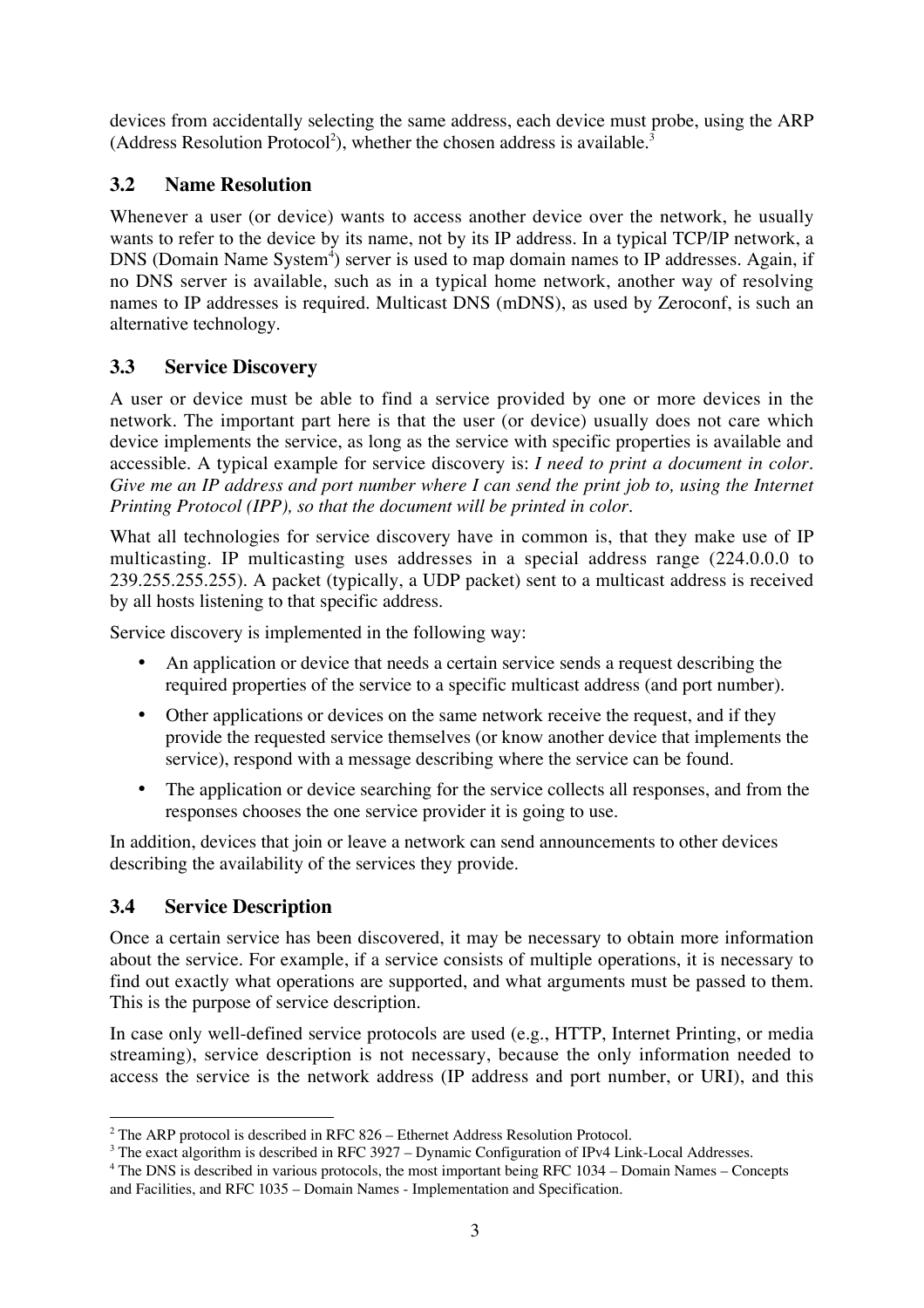information can be obtained by service discovery. In other cases, the information obtained via service discovery is insufficient to successfully access the service. In such a case, service discovery only returns the address of a network resource that provides detailed information about the capabilities of the service, and how to access them.

## **3.5 Service Invocation**

After an application has obtained enough information about the services it wants to access – either via service discovery alone, or together with service description, the application will access or invoke them. This is usually beyond the scope of most service discovery technologies, and the domain of specialized technologies and protocols. Examples for such technologies are HTTP (HyperText Transfer Protocol) [1], SOAP (Simple Object Access Protocol) [2], Java RMI (Remote Method Invocation) [3], CORBA (Common Object Request Broker Architecture) [4], or media streaming protocols such as RTSP (Real Time Streaming Protocol) [5].

### **3.6 Service Presentation**

Some technologies (UPnP and Jini) provide facilities to present a device specific user interface to the user, via another device (e.g., a central management workstation, the user's PC or TV set). Such a user interface can be used to allow the user to directly interact with a device, in order to configure it, or to use some of its functions not available otherwise.

This requires that the user interface is implemented in a device independent way. One way to do this is to implement the user interface in HTML (HyperText Markup Language), served by an embedded web server built into the device. Another way is to implement the user interface in Java, so that it can be run everywhere a Java Virtual Machine is available. The user interface code than talks to the device over a network connection, using a possibly proprietary protocol.

## **4 Technologies**

Figure 1 gives an overview of the technologies presented in this paper, and the range of features they support.

|             | <b>Address</b><br>Assignment | Name<br><b>Resolution</b> | Service<br><b>Discovery</b> | Service<br><b>Description</b> | Service<br>Invocation | Service<br>Presentation |
|-------------|------------------------------|---------------------------|-----------------------------|-------------------------------|-----------------------|-------------------------|
| Zeroconf    | <b>DHCP</b><br>AutolP        | <b>mDNS</b><br><b>DNS</b> | DNS-SD                      |                               |                       |                         |
| <b>UPnP</b> | <b>DHCP</b><br>AutolP        | <b>DNS</b>                | <b>SSDP</b>                 | <b>XML</b>                    | SOAP<br><b>GENA</b>   | <b>HTML</b>             |
| Jini        |                              |                           | <b>MRP</b>                  | Java Interfaces               | Java RMI              | Java Classes            |
| <b>JXTA</b> |                              |                           | Advertisments               | <b>Modules</b>                | Pipes                 |                         |

*Figure 1: Service discovery technologies and their features*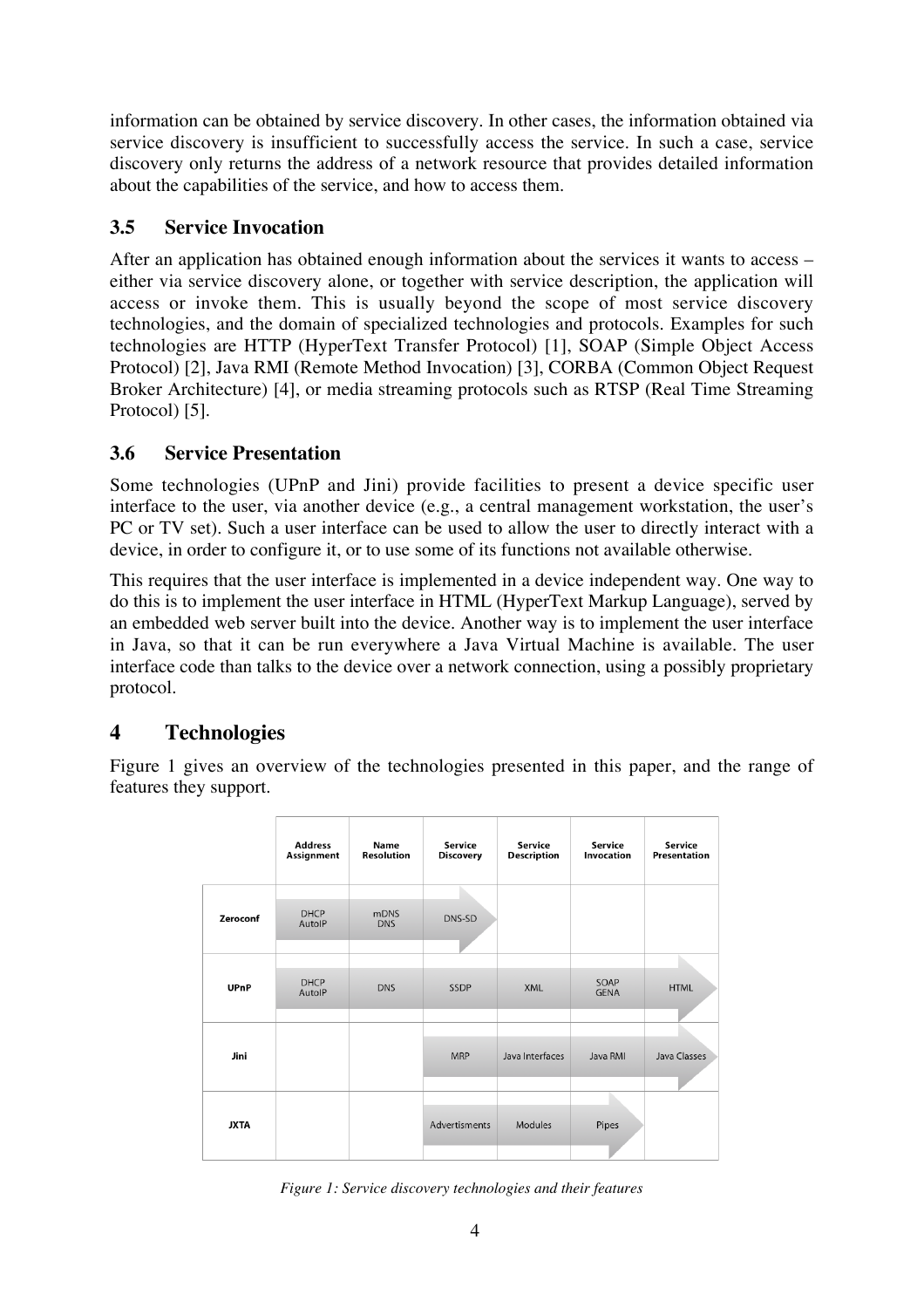#### **4.1 Zero Configuration Networking**

The first technology presented is Zero Configuration Networking (Zeroconf) [6, 7], a technology developed by Apple and promoted under the trademark name Bonjour. Zeroconf is built upon technologies known as multicast DNS (mDNS) [8] and DNS Service Discovery (DNS-SD) [9], which themselves are based on the proven DNS protocol. Its most popular uses are in network printers, network cameras and for sharing music using Apple's iTunes music jukebox software. Open source implementations are available from Apple and others for all important platforms.

Zeroconf uses DHCP and AutoIP for address assignment if no DHCP server is available. A special variant of the well-known DNS protocol, multicast DNS, is used for name resolution in case no DNS server is available. In mDNS, a name resolution query is sent not directly to a DNS server, as with traditional DNS, but to a multicast address. All network devices supporting Zeroconf and listening to this multicast address respond to name resolution queries, if they have the requested information.

Finally, for service discovery, an extension of the DNS protocol called DNS Service Discovery is used. DNS-SD can be used both with multicast DNS (the usual way), or with traditional unicast queries to a DNS server. With the additional support for DNS Update and DNS Long Lived Queries, two extensions of the DNS protocol, Zeroconf can be used to announce services across the global internet. In this case, an ordinary DNS server is used to make the service information available. Periodic automatic updates of the DNS server's database ensure that its service information is up to date.

A major advantage of Zeroconf is that it is based on proven technology. Also, it can be implemented in a very resource efficient way, making it a good choice for resource constrained embedded devices.

Beside heavy use by Apple in many of its applications for Mac OS X and Windows (iTunes), Zeroconf is popular among manufacturers of printers and network cameras. In the home entertainment sector, it has lost the race to UPnP.

## **4.2 Universal Plug and Play**

Universal Plug and Play [10], or UPnP for short, is a technology, backed by the UPnP Forum initiated by Microsoft and others. UPnP tries to achieve the same goals as Zeroconf, albeit on a different technological basis, the Simple Service Discovery Protocol (SSDP) [11]. Also, UPnP goes much further than Zeroconf in that it covers everything from address assignment to service presentation.

For address assignment and name resolution, UPnP uses the same technologies as Zeroconf: DHCP and AutoIP. For service discovery, UPnP uses a special variant of the HTTP protocol, using UDP instead of TCP [12]. This approach has some minor problems. First, UDP packets, in order to avoid packet fragmentation, must not exceed 512 bytes. Since traditional HTTP is rather verbose, and a request's metadata could easily alone eat up all the available space, UPnP uses extra short names for its HTTP header fields. This makes the protocol look somewhat awkward. Second parsing a HTTP message requires far more effort and thus code than parsing, for example, a DNS-SD message. In addition with the heavy use of XML in UPnP, this leads to higher memory and CPU performance requirements than Zeroconf. As the practice shows, however, this does not seem to be a real problem.

UPnP also supports service description, service invocation and service presentation. For service description, XML documents describing a device or service (thus called UPnP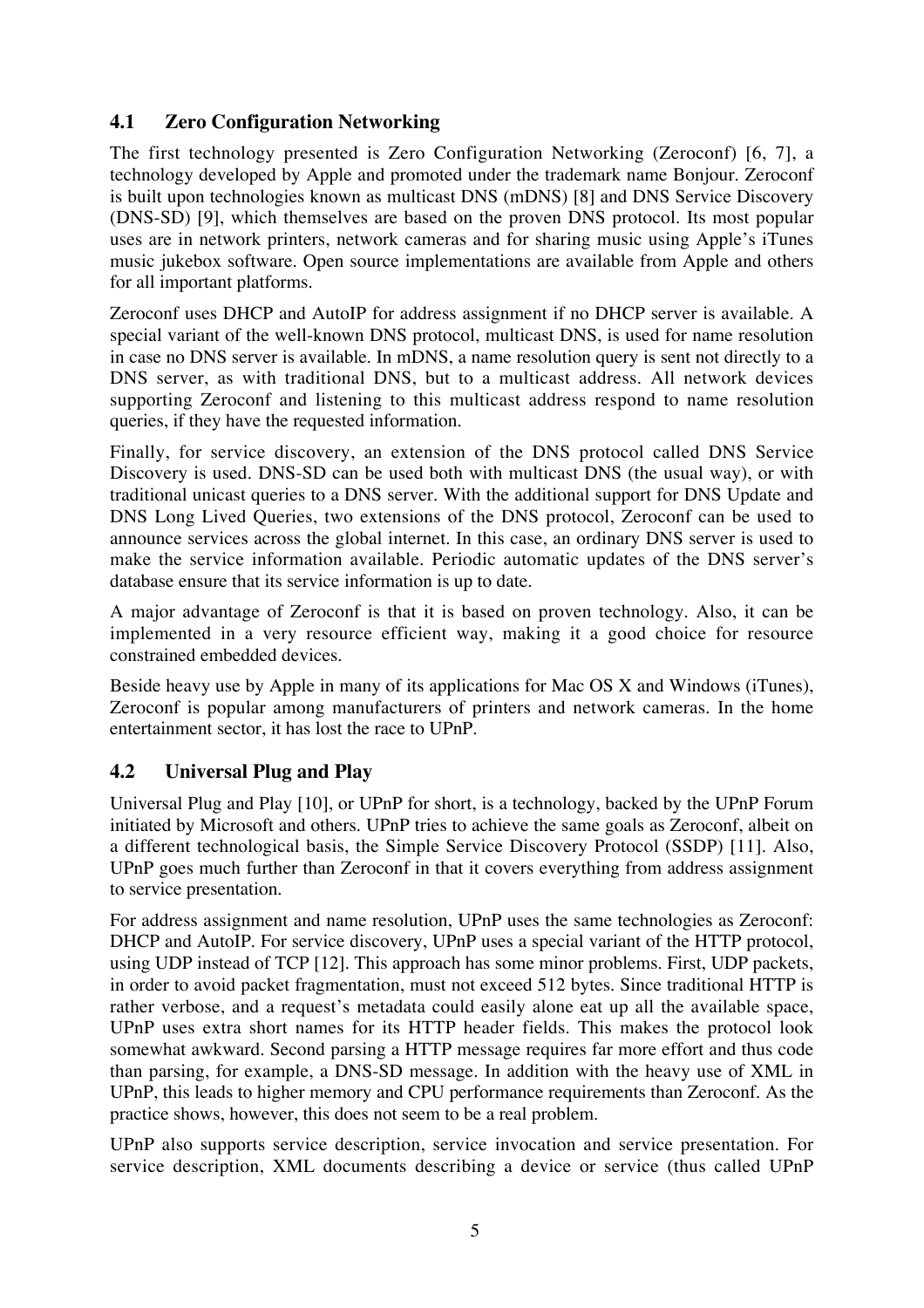device/service descriptions) can be downloaded from an embedded web server on the device. For service invocation, SOAP (the Simple Object Access Protocol) is used over HTTP. UPnP also supports event notifications that a device can use to notify interested parties of changes to its internal state. GENA (General Event Notification Architecture) [13], a simple HTTP-based protocol, is used for that purpose.

Finally, for service presentation, HTML pages served by the device's embedded web server are used.

UPnP is very often used for networked home audio and video devices and home networking equipment. Various implementations, both open source and commercial, are available.

#### **4.3 Jini**

Jini [14] is based on the Java platform and tries to accomplish similar goals as UPnP. Since Jini is tied heavily to the Java platform, its use is restricted to devices powerful enough to host a Java Virtual Machine. It supports service discovery, description, invocation and presentation, all implemented using standard Java facilities. Jini has been developed by Sun Microsystems.

For service discovery, Jini requires a central registry. Jini devices can find the registry via UDP multicasts using a protocol proprietary to Jini, which avoids manual configuration of Jini devices. However, the requirement of a central registry makes Jini harder to deploy than other technologies.

For service description and service invocation, Jini relies on Java RMI (Remote Method Invocation). A special feature of Jini is that is uses downloadable code to access services. An application or device wanting to access a Jini services downloads a piece of Java code from the device. This code then manages the communication between the two devices.

Downloadable code is also used for service presentation. In this case the code downloaded from the device implements a graphical user interface to access or configure the device.

The most important drawback of Jini is its reliance on the Java platform. It has not seen much use in embedded devices. However, it's sometimes being used in distributed applications built on the Java platform.

## **4.4 JXTA**

Like Jini, JXTA [15, 16] has been developed by Sun Microsystems. However, unlike Jini, JXTA is not tied to the Java platform. Open source implementations of Jini in Java and C are available from Sun Microsystems. An implementation in C++ is currently in development by Applied Informatics.

JXTA is much more than a platform for service discovery. It is a complete middleware infrastructure for building peer-to-peer systems that scales from local area networks to the global internet.

JXTA relies heavily on XML. This alone makes it a bit of a heavyweight technology. It is basically independent of the underlying transport protocol – plain UDP and TCP, as well as HTTP and others are supported.

Central to JXTA is the concept of peers and peer groups. Peers are single hosts taking part in a JXTA network. In order to communicate with other peers, peers form peer groups.

For service discovery and service description, JXTA uses so-called advertisements. Advertisements are XML documents describing the availability and features of peers, peer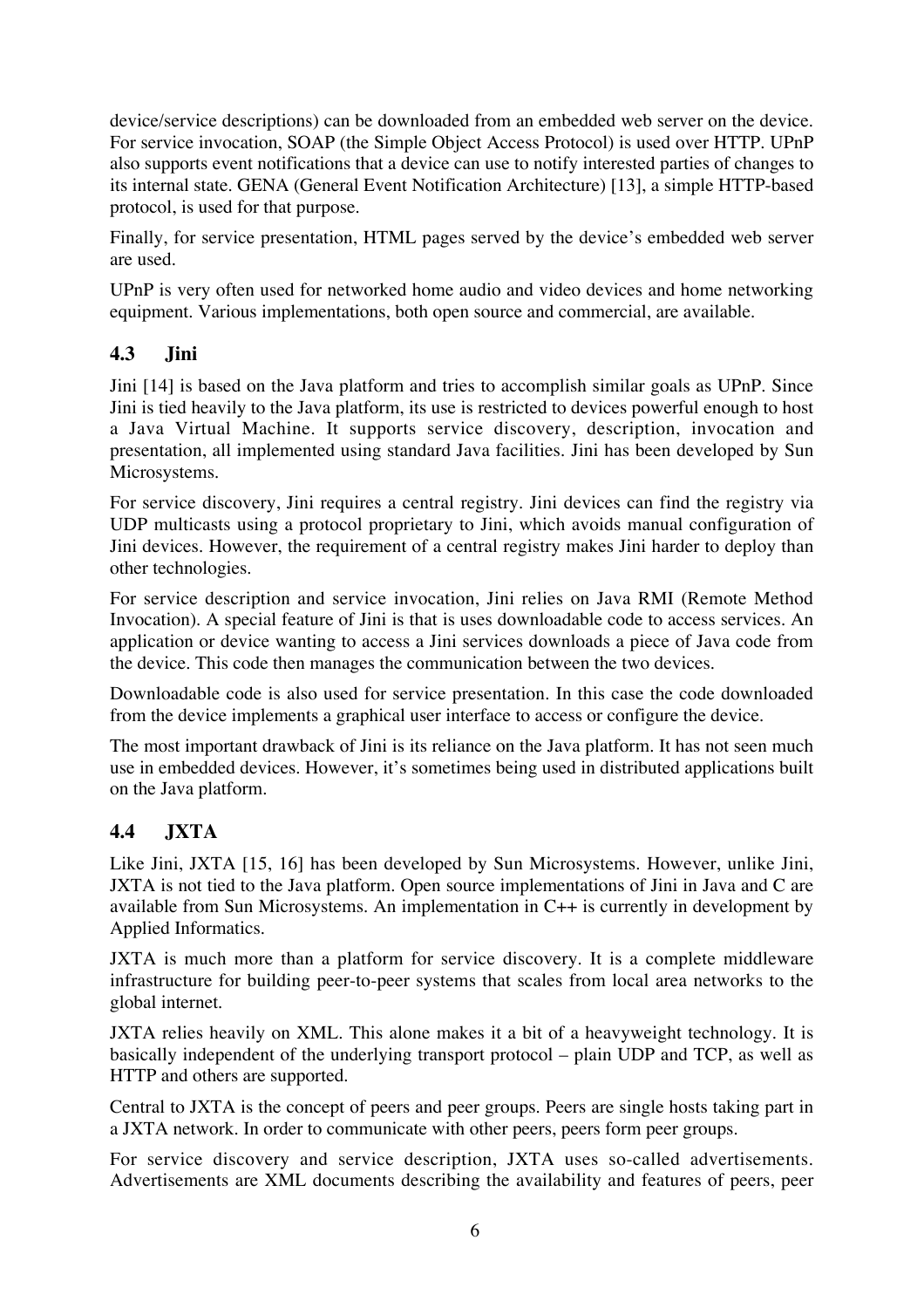groups and their services. Services are implemented as so-called modules. Peers communicate with other peers over pipes, which are abstract communication channels. Different flavors of pipes are available, implemented on top of various communication protocols, such as UDP (multicast), TCP or HTTP.

JXTA is the most complex of the technologies introduced in this paper. As the only technology presented here, it has provisions for security. However, its complexity makes it inappropriate for resource-constrained systems. Nevertheless, its flexibility, extensibility, security, and scalability makes it a good choice for heavyweight applications. An example is the U.S. Army's Future Combat System (FCS) [17], which uses JXTA to provide the peer-topeer discovery service.

## **5 Conclusion**

Automatic configuration and service discovery for embedded devices is a solved problem. Mature technologies are available that cover all the typical requirements. The choice for a specific technology depends on many factors, such as scalability, implementation size, interoperability with devices from other manufacturers, and so on.

## **References**

- [1] R. Fielding, J. Gettys, et al., Hypertext Transfer Protocol HTTP/1.1, RFC, 2616, http://www.w3.org/Protocols/rfc2616/rfc2616.html
- [2] N. Mitra, SOAP Version 1.2 Part 0: Primer, http://www.w3.org/TR/2003/REC-soap12-part0-20030624/
- [3] Sun Microsystems, Inc., Java Remote Method Invocation, http://java.sun.com/products/jdk/rmi/
- [4] Object Management Group, CORBA® Basics, http://www.omg.org/gettingstarted/corbafaq.htm
- [5] Wikipedia, Real Time Streaming Protocol, http://en.wikipedia.org/wiki/Real\_Time\_Streaming\_Protocol
- [6] S. Cheshire, Zero Configuration Networking, http://www.zeroconf.org/
- [7] S. Cheshire, D. Steinberg, Zero Configuration Networking The Definitive Guide, O'Reilly & Associates, 2005
- [8] S. Cheshire, Multicast DNS, http://www.multicastdns.org/
- [9] S. Cheshire, DNS Service Discovery (DNS-SD), http://www.dns-sd.org/
- [10] The UPnP Forum, UPnP Device Architecture, http://www.upnp.org/download/UPnPDA10\_20000613.htm
- [11] Y. Goland, P. Leach, et al., Simple Service Discovery Protocol/1.0, Internet Draft, http://www.upnp.org/download/draft\_cai\_ssdp\_v1\_03.txt
- [12] Y. Goland, J. Schlimmer, Multicast and Unicast UDP HTTP Messages, Internet Draft, http://www.upnp.org/download/draft-goland-http-udp-04.txt